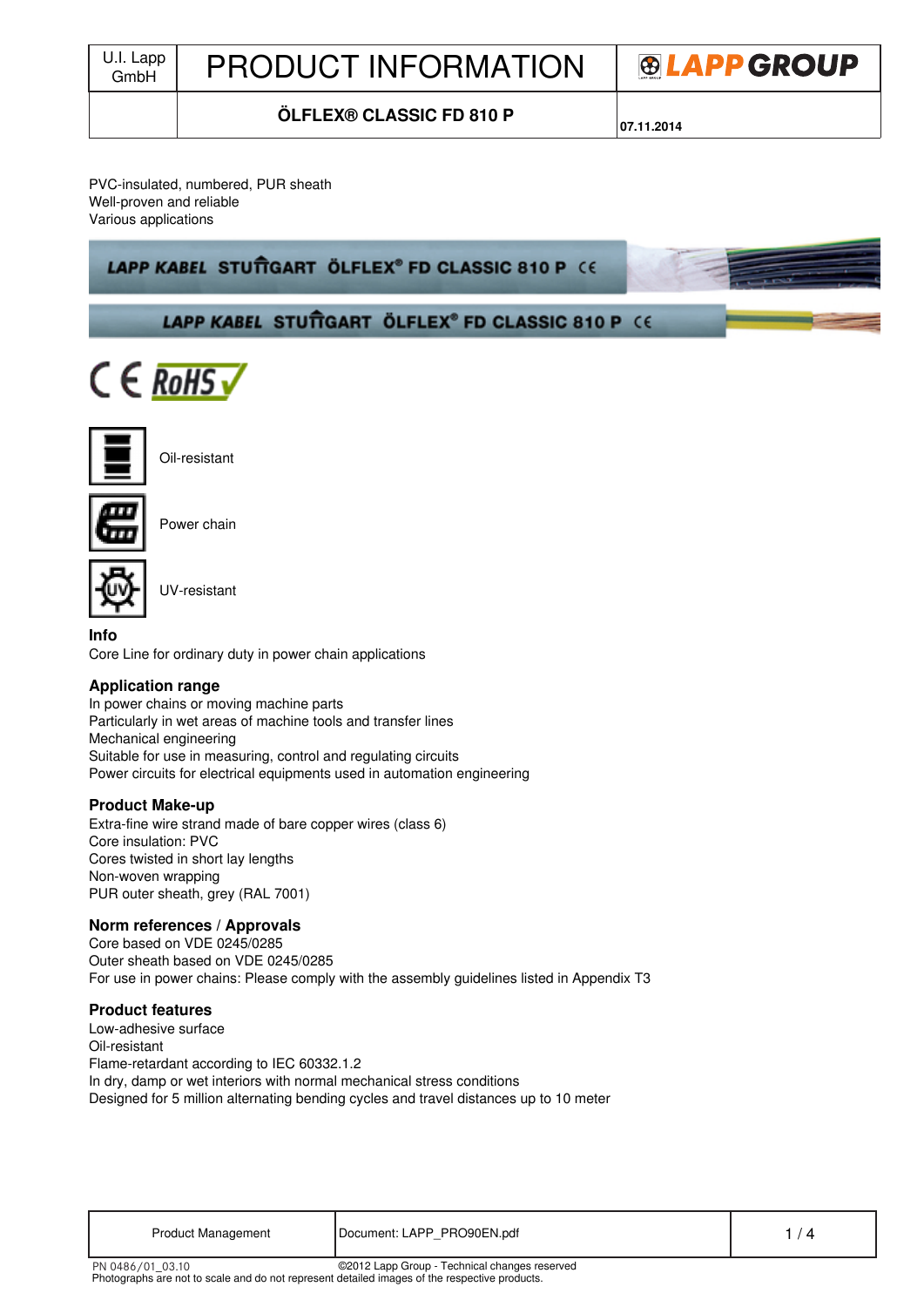J.I. Lapp | PRODUCT INFORMATION



## **ÖLFLEX® CLASSIC FD 810 P**

**07.11.2014**

#### **Remark**

Unless specified otherwise, the shown product values are nominal values. Detailed values (e.g. tolerances) are available upon request.Copper price basis: EUR 150/100 kg. Refer to catalogue appendix T17 for the definition and calculation of copperrelated surcharges.Please find our standard lengths at: www.lappkabel.de/en/cable-standardlengthsPackaging size: coil ≤ 30 kg or ≤ 250 m, otherwise drumPlease specify the preferred type of packaging (e.g. 1 x 500 m drum or 5 x 100 m coils).Photographs are not to scale and do not represent detailed images of the respective products.

#### **Technical Data**

| Core identification code: | Black with white numbers acc. to VDE 0293-1                                                            |
|---------------------------|--------------------------------------------------------------------------------------------------------|
| Classification:           | ETIM 5.0 Class-ID: EC000104<br>ETIM 5.0 Class-Description: Control cable                               |
| Conductor stranding:      | Extra-fine wire according to VDE 0295, class 6/IEC 60228 class<br>6                                    |
| Minimum bending radius:   | For flexible use:<br>7.5 x outer diameter<br>Fixed installation: 4 x outer diameter                    |
| Nominal voltage:          | $U_0/U$ : 300/500 V                                                                                    |
| Test voltage:             | 4000 V                                                                                                 |
| Protective conductor:     | $G =$ with GN-YE protective conductor<br>$X =$ without protective conductor                            |
| Temperature range:        | Flexing: $-5^{\circ}$ C to $+70^{\circ}$ C<br>Fixed installation: -40 $^{\circ}$ C to +80 $^{\circ}$ C |
|                           |                                                                                                        |

| <b>Product Management</b>                                                                                                                                          | Document: LAPP PRO90EN.pdf | 2/4 |  |
|--------------------------------------------------------------------------------------------------------------------------------------------------------------------|----------------------------|-----|--|
| ©2012 Lapp Group - Technical changes reserved<br>PN 0486/01 03.10<br>Photographs are not to scale and do not represent detailed images of the respective products. |                            |     |  |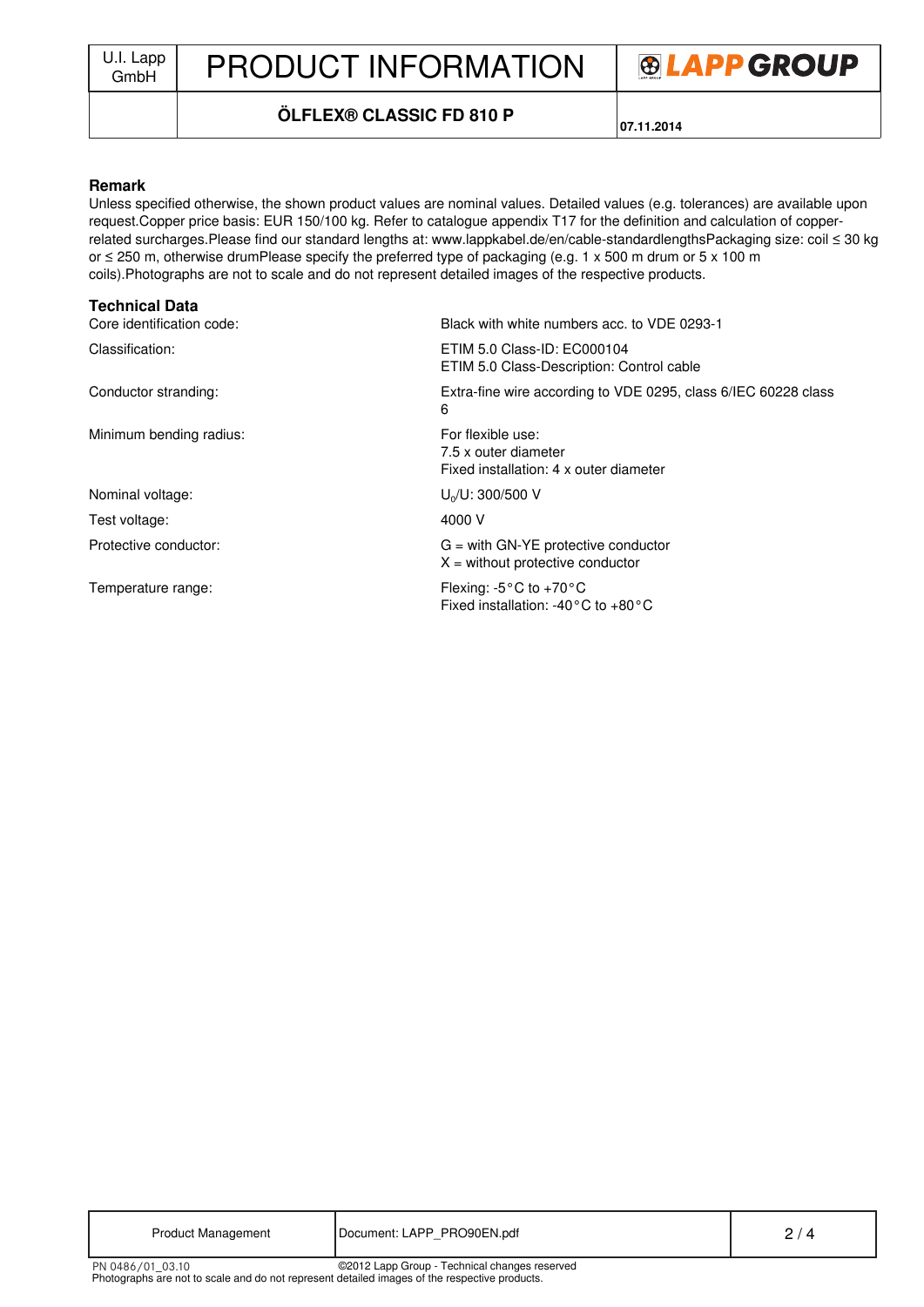| PN 0486/01_03.10           | Part number              | Number of cores and mm <sup>2</sup> per<br>conductor | Outer diameter (mm) | Copper index (kg/km) | Weight (kg/km) |                          |
|----------------------------|--------------------------|------------------------------------------------------|---------------------|----------------------|----------------|--------------------------|
|                            | ÖLFLEX® CLASSIC FD 810 P |                                                      |                     |                      |                |                          |
|                            | 0026300                  | $2 \times 0.5$                                       | 5.3                 | 10.0                 | 36             |                          |
|                            | 0026301                  | 3 G 0,5                                              | 5.7                 | 15.0                 | 44             |                          |
|                            | 0026302                  | 4 G 0,5                                              | 6.3                 | 19.0                 | 53             |                          |
| Product Management         | 0026303                  | 5 G 0,5                                              | 6.8                 | 24.0                 | 62             |                          |
|                            | 0026304                  | 7 G 0,5                                              | 8.0                 | 34.0                 | 82             |                          |
|                            | 0026305                  | 12 G 0,5                                             | 9.5                 | 58.0                 | 129            |                          |
|                            | 0026306                  | 18 G 0,5                                             | 11.4                | 86.4                 | 185            |                          |
|                            | 0026319                  | 2 X 0,75                                             | 5.7                 | 15.0                 | 44             |                          |
|                            | 0026320                  | 3 G 0,75                                             | 6.2                 | 22.0                 | 55             |                          |
|                            | 0026321                  | 4 G 0,75                                             | 6.8                 | 29.0                 | 67             |                          |
|                            | 0026322                  | 5 G 0,75                                             | 7.4                 | 37.0                 | 80             | OLFLEX® CLASSIC FD 810 P |
|                            | 0026323                  | 7 G 0,75                                             | 8.9                 | 51.0                 | 109            |                          |
| ©2012 Lapp Group -         | 0026324                  | 12 G 0,75                                            | 10.6                | 87.0                 | 172            |                          |
|                            | 0026326                  | 18 G 0,75                                            | 12.7                | 130.0                | 247            |                          |
|                            | 0026327                  | 25 G 0,75                                            | 15.2                | 181.0                | 346            |                          |
|                            | 0026330                  | $2 \times 1,0$                                       | 6.1                 | 20.0                 | 52             |                          |
| Document: LAPP_PRO90EN.pdf | 0026331                  | 3 G 1,0                                              | 6.6                 | 29.0                 | 66             |                          |
| Technical changes reserved | 0026332                  | 4 G 1,0                                              | 7.3                 | 39.0                 | 82             |                          |
|                            | 0026333                  | 5 G 1,0                                              | 8.0                 | 48.0                 | 97             |                          |
|                            | 0026334                  | 7 G 1,0                                              | 9.6                 | 67.0                 | 117            |                          |
|                            | 0026335                  | 12 G 1,0                                             | 11.4                | 115.0                | 211            |                          |
|                            | 0026338                  | 18 G 1,0                                             | 13.9                | 173.0                | 310            |                          |
|                            | 0026339                  | 25 G 1,0                                             | 16.4                | 240.0                | 426            |                          |
|                            | 0026341                  | 34 G 1,0                                             | 18.9                | 326.4                | 571            | 07.11.2014               |
|                            | 0026342                  | 41 G 1,0                                             | 20.6                | 394.0                | 684            |                          |
|                            | 0026343                  | 50 G 1,0                                             | 22.3                | 480.0                | 822            |                          |
|                            | 0026344                  | 65 G 1,0                                             | 25.4                | 624.0                | 1058           |                          |
| $\frac{8}{2}$              | 0026349                  | 2 X 1,5                                              | 6.8                 | 29.0                 | 68             |                          |
|                            | 0026350                  | 3 G 1,5                                              | 7.4                 | 43.2                 | 86             |                          |
|                            | 0026351                  | 4 G 1,5                                              | 8.1                 | 58.0                 | 106            |                          |
| $\overline{\mathbf{4}}$    | 0026352                  | 5 G 1,5                                              | 9.1                 | 72.0                 | 131            |                          |
|                            | 0026353                  | 7 G 1,5                                              | 10.9                | 101.0                | 178            |                          |
|                            | 0026354                  | 12 G 1,5                                             | 12.9                | 173.0                | 281            |                          |
|                            |                          |                                                      |                     |                      |                |                          |

U.I. Lapp GmbH

PRODUCT INFORMATION

**BLAPPGROUP** 

PRODUCT INFORMATION